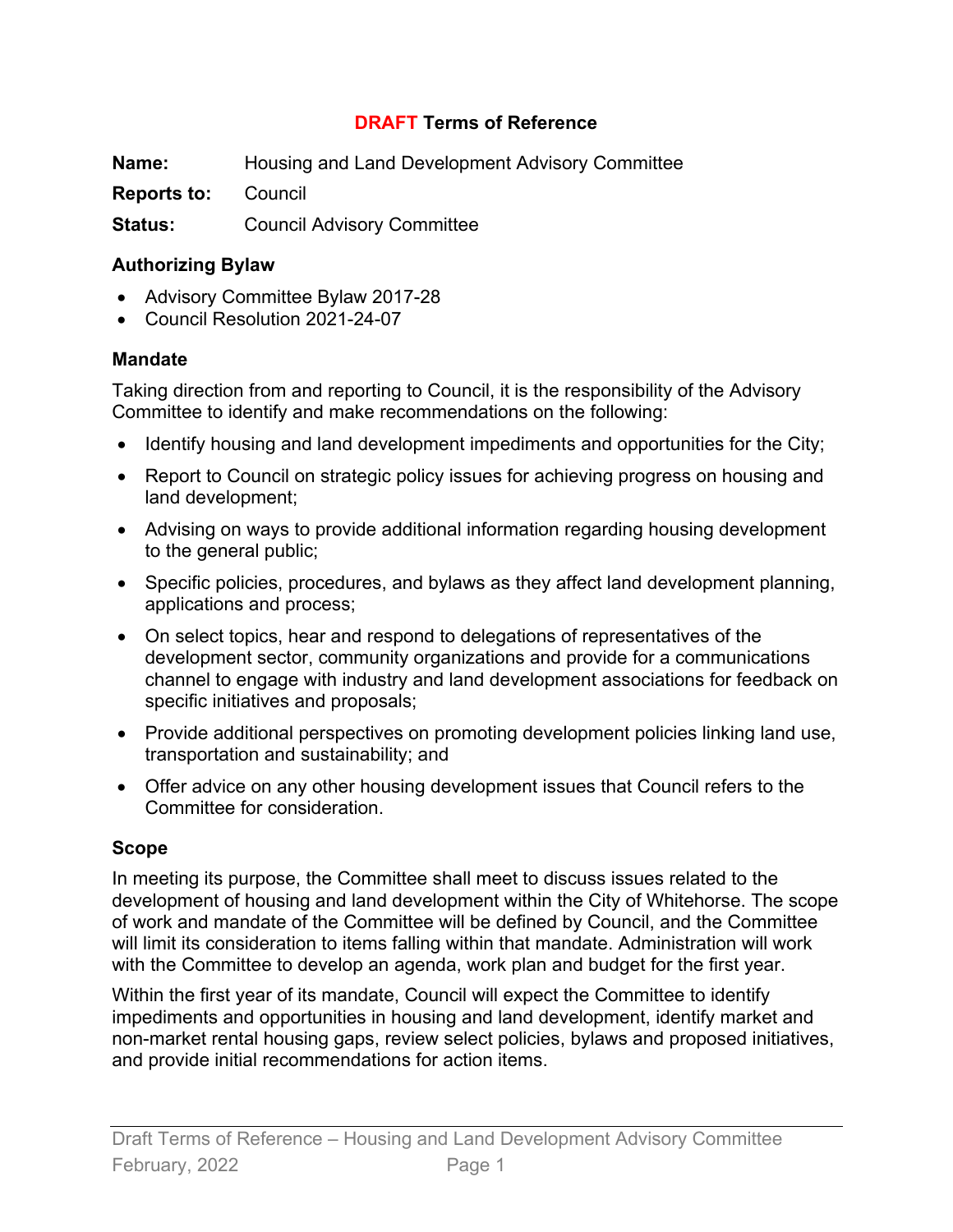## **Timeline**

Council has determined that the Committee will be established for an initial two year period. At or near the conclusion of this timeframe Council shall determine whether it is necessary or advisable to extend the Committee's timeline.

## **Membership**

The Committee will be comprised of 8 voting members and non-voting members along with designated staff from Administration for advisory and secretariat support. A Chair will be chosen from among the 8 members of the Committee.

Of the 8 voting members:

- 4 or more should be selected to bring a housing and land development and/or construction business and expertise perspective to the Committee;
- 2 or more should bring a First Nations government perspective; and
- 2 should bring a broader community perspective related to housing and land development.

From time to time, the Committee may invite additional subject matter experts to provide information and advice on select topics and to ensure a balance of views.

# **Voting Members**

General membership criteria for Council Advisory Committees is set out in the Bylaw. Applicants for Committee membership will be assessed on their demonstrated experience in and understanding of the housing and land development sector as the focus of the mandate of this Committee. Committee applicants will be required to to identify how their experience will add perspective and be consistent with the mandate, purpose and scope of the Committee.

# **Appointment of Committee Members**

Committee members will be appointed by Council Resolution at the conclusion of the selection process. Members will be expected to serve a term of two years and may be reappointed if the term of the Committee is extended by Council.

Public advertising will be conducted by the City asking for expressions of interest from land and housing development industry groups, community organizations and interested individuals from the broader community. Targeted invitations will be forwarded to key organizations in the land and housing development industry.

As required under the Bylaw, the selection process should have the goals of achieving a balance of perspectives, within the context of the mandate focus of the Committee, including gender, culture and language and representation from youth and older adults.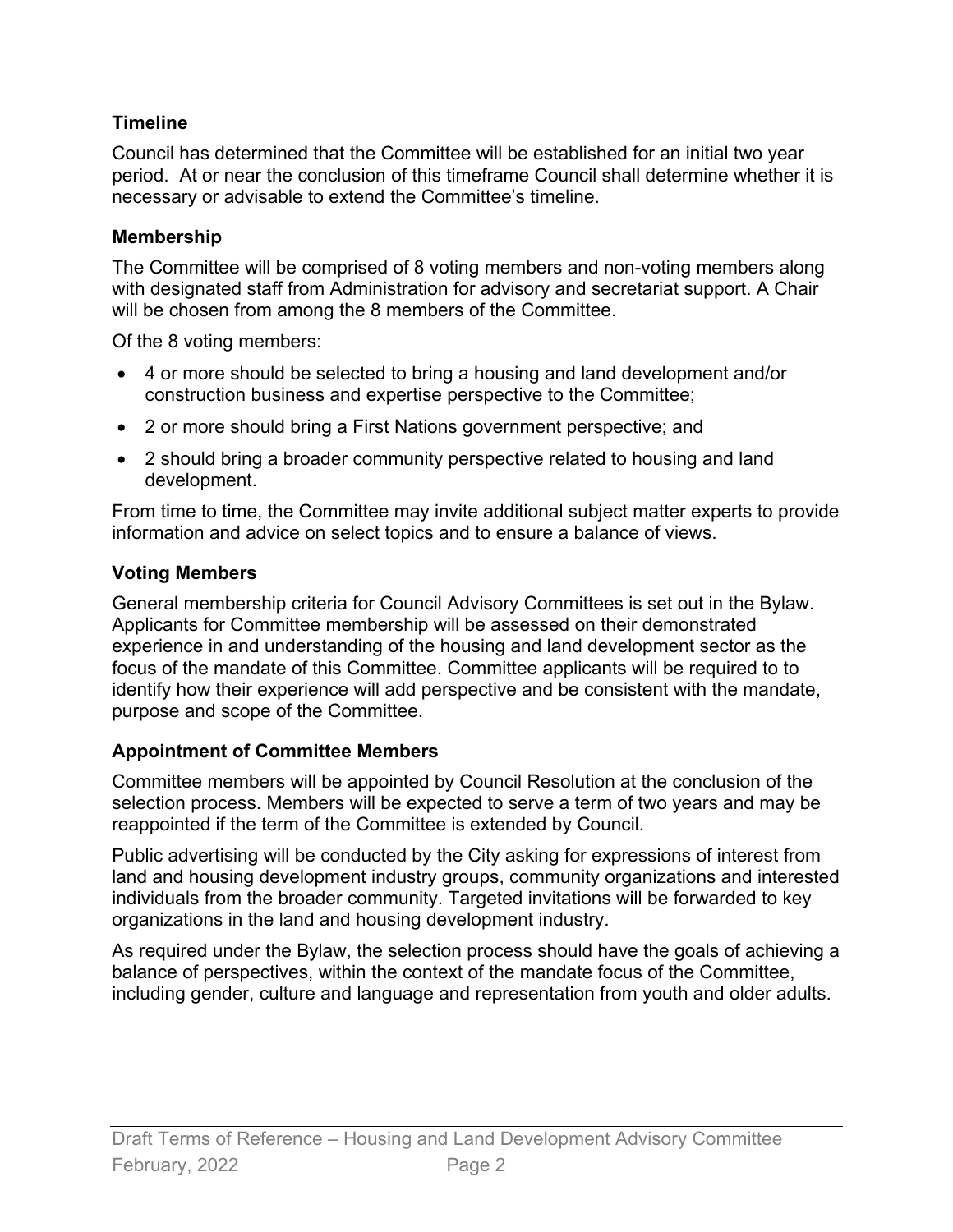### **Roles and Responsibilities**

#### **Chairperson**

The Chairperson of the Committee will be selected from the voting members of the Committee, and will retain voting privileges upon assuming the role of Chair. Committee members will be responsible for selecting the Chairperson. The role and responsibilities of the Chairperson will be to:

- Conduct and moderate Committee meetings and facilitate discussion;
- Set an agenda for each meeting; and
- Communicate and report to Council on behalf of the Committee.

When the Chairperson is unable to attend a Committee meeting, they will designate an Acting Chairperson from the voting members of the Committee.

### Voting Members

The Committee members' responsibilities will be as follows:

- To attend all of the regular meetings of the Committee;
- To present any concerns or issues to the Committee for discussion purposes, and to contribute to and make recommendations to Council and/or Administration; and
- To gather public input on concerns and issues related to the issues they are considering on housing and land development, and report on these findings to Council.

## **Meetings**

Regular meetings of the Committee shall be determined by the Chairperson in consultation with the Committee, with a minimum of 6 meetings per year. The Chairperson is authorized to call special meetings of the Committee at their discretion.

## **Budget**

The Committee, in collaboration with Administration, will be tasked with developing a budget for expenses for each year of its activities that will be presented to Council for approval as required through the City's regular budgeting processes. The City will provide the Committee with support and secretariat services for all aspects of Committee work. The Committee has no authority to expend or commit the financial resources of the City of Whitehorse.

## **Committee Procedures**

Once the Committee has been appointed by Council they will be expected to follow the policies, procedures and rules for administering the operation of the Committee as set out in the Advisory Committee Bylaw and the Council Procedures Bylaw (including meeting procedures, code of conduct, and public information requirements).